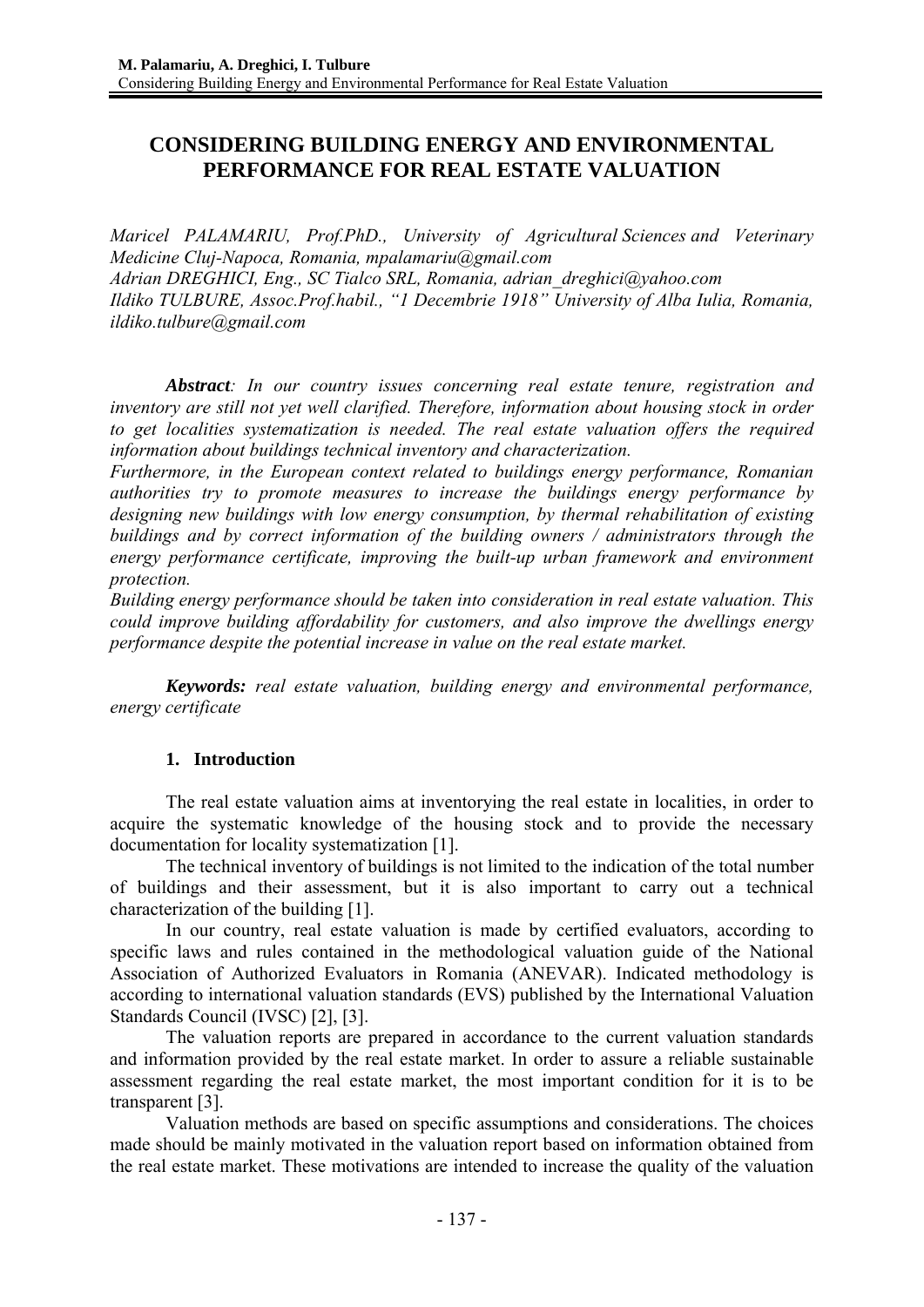report. When drawing up the valuation report, the certified evaluator shall comply with the following conditions: considering current valuation standards, accuracy, consistency and transparency of the report [3].

In the last time a multitude of valuation methods have been developed, considering certain specificities and indicators, such as property tenure, technical and physical characteristics, land use category, location, zone type, topography, access etc. [2], [3].

### **2. Assessing Building Energy Performance**

The purpose of the buildings energetic assessment of is to promote measures to increase the buildings energy performance by taking into account external climatic conditions, location, interior comfort requirements, energy performance requirements, improving urban aspect of localities [4], [5].

Issues related to the assessment of the buildings energy performance are regulated under the Directive 2010/31/UE of the European Parliament, regarding buildings energy performance, published in the Official Journal of the European Union, series L no. 153, 18 June 2010.

Increasing buildings energy performance is followed especially when designing new buildings by assuring a low energy consumption or when considering existing buildings by their thermal rehabilitation as well as by correctly informing building owners / administrators through the energy performance certificate. It is to be mentioned that all these actions do represent actions of major public interest in the context of energy saving in buildings, improving the built-up urban framework and environmental protection [4], [5] assuring in this way the most debated urban sustainability [6].

Building energy performance is actually stating the energy consumed or estimated to be consumed in order to meet the needs of the building normal use, which mainly includes following processes: heating, hot water preparation, air conditioning, ventilation and lighting. The energy performance is determined according to an accurate calculation methodology [4], [5] and is expressed by one or more numerical indicators that are calculated by taking into account several technical, energetic and environmental aspects, presented in Figure 1:

- thermal insulation;
- building technical characteristics;
- technical characteristics of corresponding installations;
- design and location of the building in relation to external climatic factors;
- exposure to the sun;
- influence of neighbouring buildings;
- own sources of energy production;
- other factors, including the building indoor climate, which influences its energy needs.

The energy performance certification is playing an important role in the building assessment, especially in the case of demonstrating the building energy performance in front of potential buyers or tenants, in the case of the sale or rental of single-family houses and apartments in residential buildings or in the case of developing certain commercial and industrial activities to be carried out in the respective building [4], [5].

With regard to global debates concerning existing possibilities for shaping sustainable cities it is important to consider the multitude of already available residential buildings which should be evaluated with regard to their energetic performance, so that the overall energy consumption would consistently decrease. The vision is to succeed in the near future to get the best possible buildings energy performance as a most relevant aspect with regard to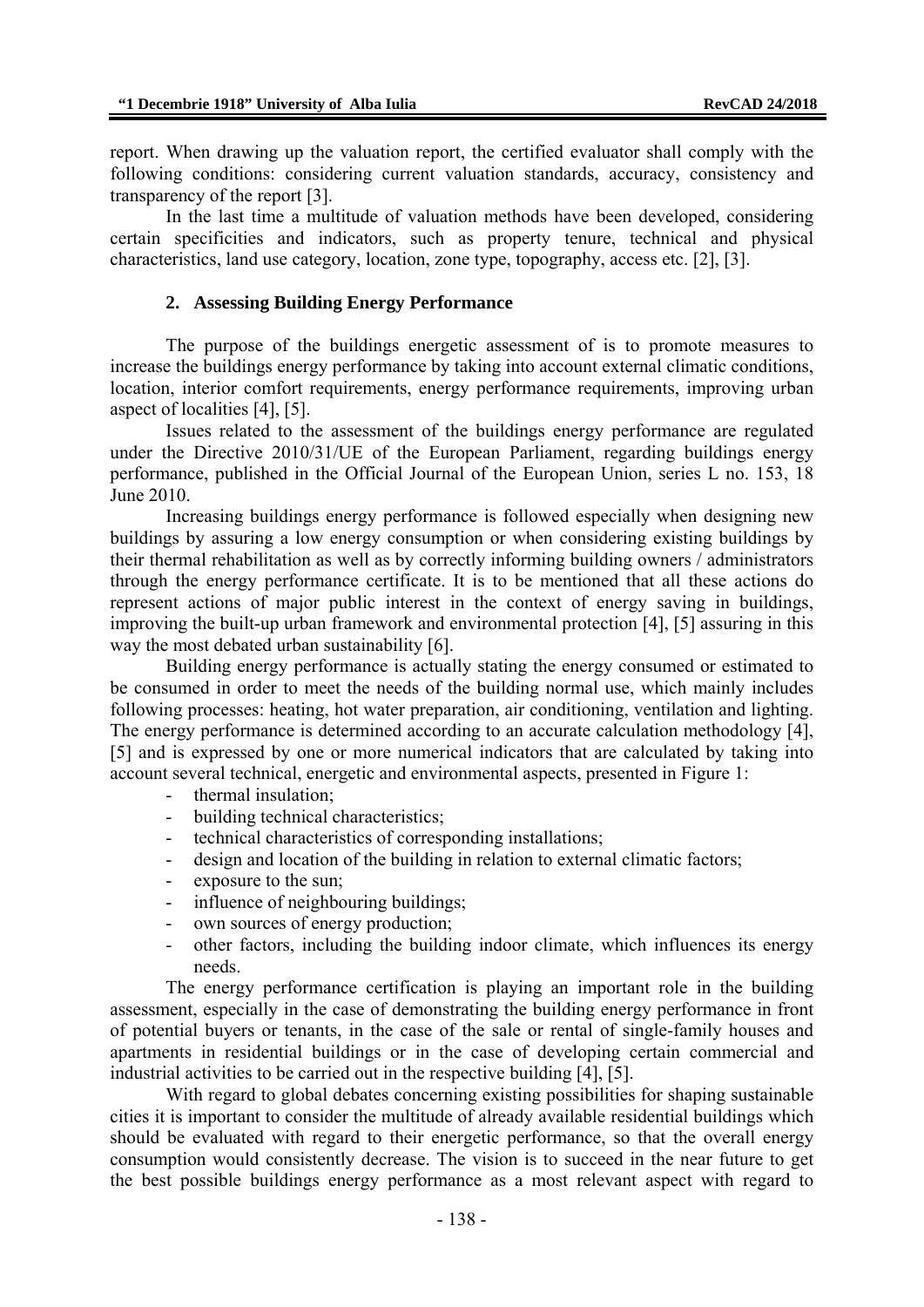achieving urban sustainability [7]. A building with almost zero energy consumption is a building with a very high energy performance. The energy requirement for such buildings is almost zero or very low. The needed energy can be covered from conventional sources or recently the possibility is given to cover the needed energy form renewable energy resources.

 This is including renewable energy produced on-site or nearby, meaning by this the energy obtained from non-fossil, renewable energy resources such as: wind, solar, geothermal, hydrothermal and ocean energy, hydraulic energy, biomass, waste gas, and biogas). [4], [5]

The building energy performance is expressed mainly by the following performance indicators (Fig. 1) [4], [5]:

- the energy class;
- total specific energy consumption;
- $CO<sub>2</sub>$  equivalent emission index.



Fig. 1. Assessment of building energy performance by considering several technical, energetic and environmental aspects

The data and assumptions used to calculate the cost optimal levels of minimum energy performance requirements and their results regarding the energy performance valuation are included in the national energy efficiency plans and transmitted to the European Commission by the Ministry of Regional Development and Public Administration, at intervals not exceeding 5 years [4], [5].

To increase the energy performance of buildings is a very valuable strategy in order to reduce the energy consumption. In this regard several initiatives have been debated at several levels and the Ministry of Regional Development and Public Administration aims to take into consideration a series of measures, such as [4], [5]:

- initiating information and education programs for building owners / administrators and considering other information dissemination possibilities through all media, concerning different methods and practices that allow increasing the energy performance, introduction of alternative energy systems, and information on the available financial instruments, including the use of funds obtained by initiating and developing green investment schemes;
- initiating and promoting policies and programs to increase the number of buildings with almost zero conventional energy consumption, during 2014-2020;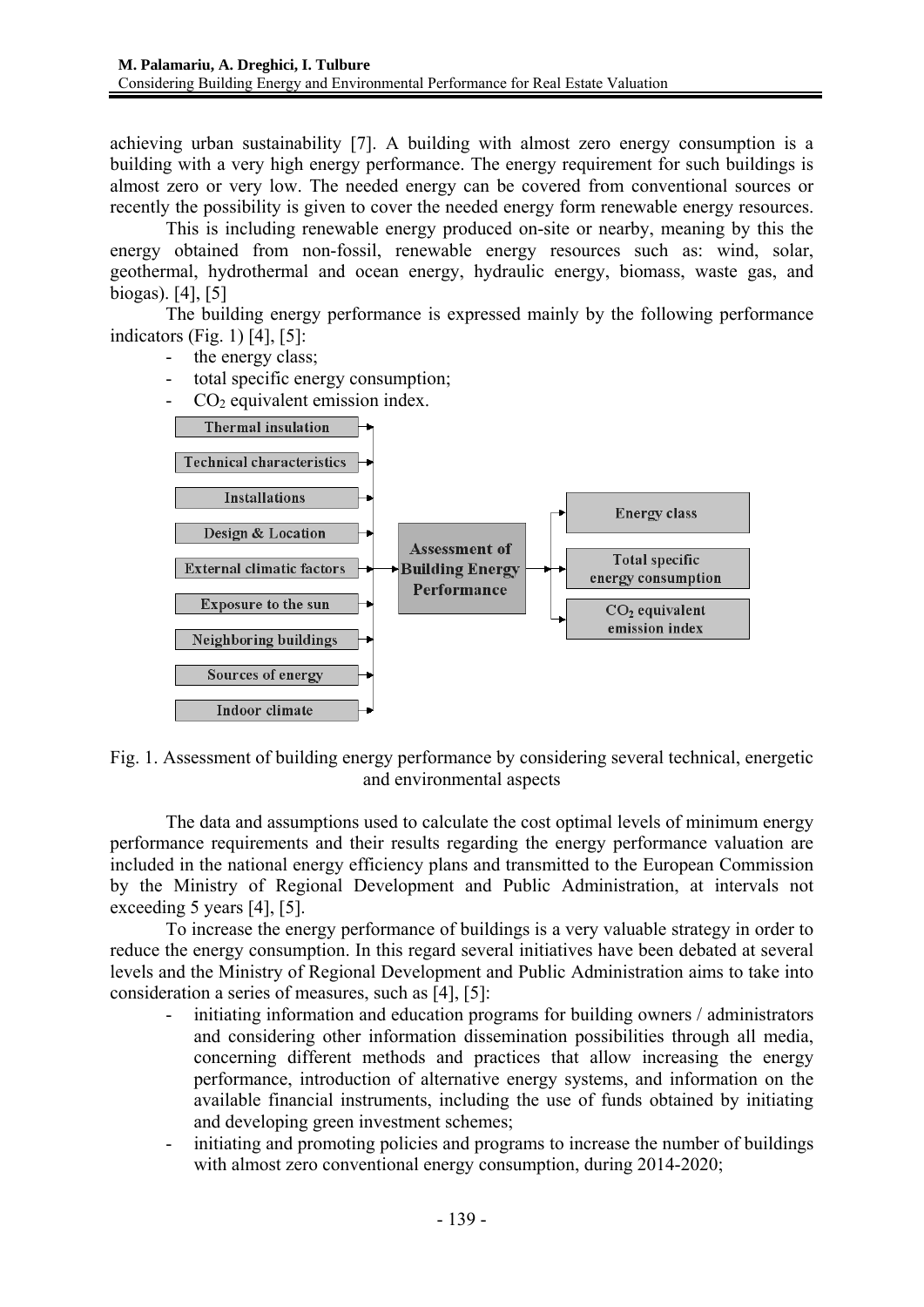initiating and promoting programs for the installation and operation of renewable energy production systems in buildings.

#### **3. Building Energy Performance in Real Estate Valuation**

Because of the growing interest in building energy performance and efficiency, several regulations have to be enacted, such as imposing constraints on the building energy consumptions [8]. A major enhancement to deal with the energy saving issue is represented by the Government Decision 432/2010 regarding the initiation and development of green investment schemes, with subsequent modifications, following actually to implement the European Directive 2010/31/EU.

Most recently, trying to meet the increasing consumers׳ demand for market transparency, in European countries the Decree-Law 63/2013 has introduced the legal obligation to include energy-related information within real estate advertisements. The data which are to be exhibited refer to the global energy performance index and the consequent energy label, as they are reported in the mandatory energy performance certificate [9], [8].

The provided data are useful to investigate the relationship between the energy performance of housing and the expected selling price by owners. Such a relationship between real estate prices and building energy performances still has no functional form – linear or not – or magnitude [9], [8].

It is important to explore the relationships among building energy performances, the prices in the real estate market, the costs in the construction sector and the provision of affordable dwellings (Fig. 2) [10], [11], [8].



Fig. 2. Indicators for establishing building selling price

Lately, Romanian lenders have started to consider energy costs, but only as it relates to information for the customers and not the energy performance of the building. Lenders / owners are legally required to include detailed energy costs estimates that reflect energy performance alongside other major household expenses when assessing customer affordability or performing any real estate transaction. It may also have the consequence of increasing the value of more efficient homes, which would have lower energy costs and improve its affordability for customers. On the other side it may also offer an opportunity for lenders to extend mortgages to improve the dwellings energy performance due to the potential increase in value [4], [5], [12].

Energy performance is currently still remaining a lower priority when seeking to purchase a dwelling compared to other motivating purchasing factors, such as neighbourhood,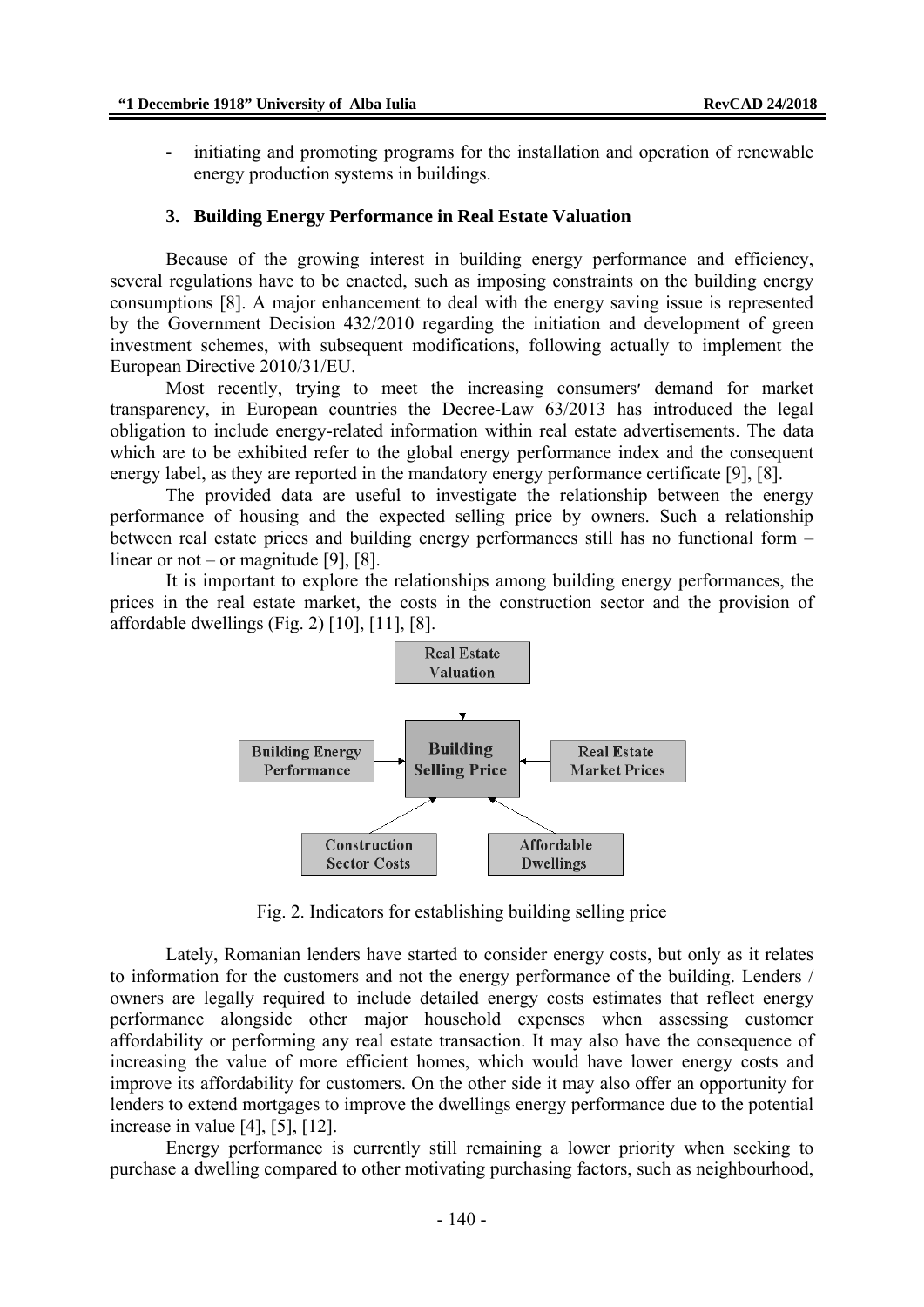commute, local schools, access to services. Higher energy performance ratings were associated with higher purchase price and from this reason has been not as a foremost followed assessing criteria when making the transaction [12].

For housing a certificate is required when a dwelling is constructed, rented or sold and must provide a rating of its energy performance and  $CO<sub>2</sub>$  emissions as well as must provide a set of recommendations for energy performance improvement. The European Directive 2010/31/EU requires that the methodologies used to estimate the ratings are based on a general framework set out in the EPBD (The European Energy Performance of Buildings Directive). [12], [4], [5].

### **4. Conclusions**

From the presented issues regarding the buildings energy performance became clear that when designing new buildings or when considering existing buildings a relevant issue is connected to the energy consumption related to the considered building, what is possible to be rated by his energy performance certificate. On the other side in the newer debates regarding assuring urban sustainability buildings energy performance should be taken into consideration in real estate valuation. These aspects can lead to improving building affordability for customers and to improving the dwellings energy performance as well as to the potential increase in value on the real estate market. In the real estate valuation several hardly quantifiable aspects should be taken into account, which consideration is still pretty difficult because of not having yet a general accepted method on how to consider hardly quantifiable entities in such transactions. On the other side connected to be current debates regarding environmental protection and assuring an urban sustainability, there is a major interest for possibilities of energy saving in buildings, improving the built-up urban framework and environmental protection. The building energy performance is actually stating the energy consumed or estimated to be consumed in order to meet the needs of the building normal use what is referring to heating, hot water preparation, air conditioning, ventilation and lighting. The energy performance is determined according to a calculation methodology and is expressed by using certain indicators, which are calculated by taking into account several quantifiable aspects from the technical, energetic and environmental field. When considering the possibility of carrying out a holistic estimation of buildings energy performance actually several aspects have to be taken into account, some of them being hardly quantifiable aspects, such as exposure to the sun, influence of neighbouring buildings, own sources of energy production and building indoor climate. Future works should clarify possibilities of taking into consideration such hardly quantifiable aspects as well, in order to improve the overall building energy performance.

## **5. References**

- 1. *Boş, N., Palamariu, M., Considerations on the Elaboration of Real Estate Records in Romania, RevCAD 21/2016, Aeternitas Publishing House, Romania, 2016, pp. 11-22*
- 2. *Sandulache, G., Proca, G.E., Land's Valuation. Case Study, RevCAD 22/2017, Aeternitas Publishing House, Romania, 2017, pp. 231-236*
- 3. *Lacatusu, D., Dabija, A.N., Onose, D., Valuation of Specialized Properties-Submerged Lands, RevCAD 21/2016, Aeternitas Publishing House, Romania, 2016, pp. 67-72*
- 4. *Hotarârea Guvernului nr. 432/2010 privind initierea si dezvoltarea schemelor de investitii verzi, cu modificarile ulterioare, Romania, 2010*